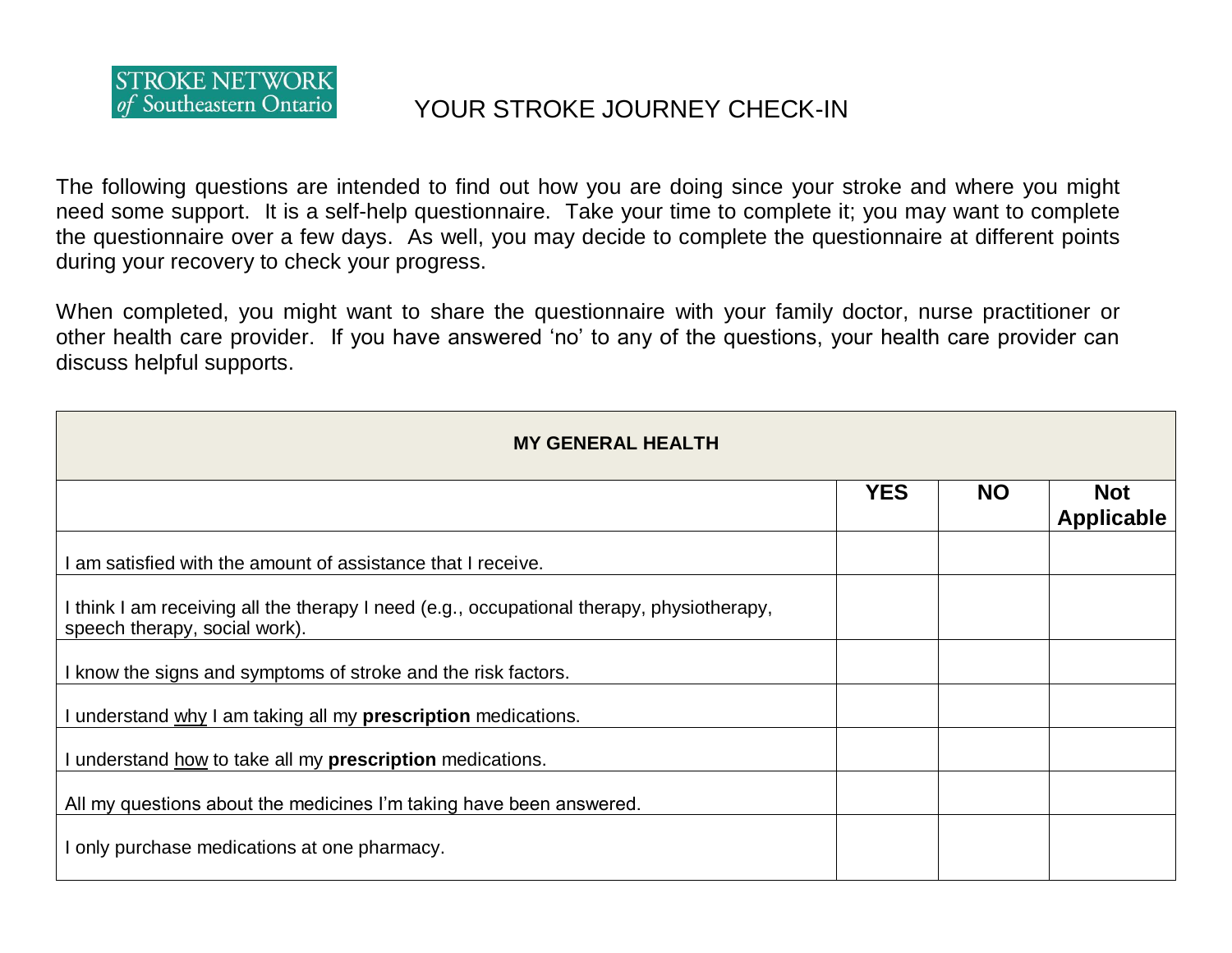| <b>MY GENERAL HEALTH</b>                                                                                                   |            |           |                                 |
|----------------------------------------------------------------------------------------------------------------------------|------------|-----------|---------------------------------|
|                                                                                                                            | <b>YES</b> | <b>NO</b> | <b>Not</b><br><b>Applicable</b> |
| I have told the pharmacist what drugs, vitamins or supplements that I am taking (including<br>herbs and natural remedies). |            |           |                                 |
| My emotions and mood are the same as before my stroke.                                                                     |            |           |                                 |
| am aware that I am at risk for depression.                                                                                 |            |           |                                 |
| I am sleeping well.                                                                                                        |            |           |                                 |
| am able to manage fatigue.                                                                                                 |            |           |                                 |
| I am eating well.                                                                                                          |            |           |                                 |
| My ability to chew and swallow is the same as before my stroke.                                                            |            |           |                                 |
| understand my dietary needs.                                                                                               |            |           |                                 |
| I am pain-free or my pain is well-controlled.                                                                              |            |           |                                 |
| I have a good understanding of my strengths and limitations.                                                               |            |           |                                 |
| I am interested in what is happening around me.                                                                            |            |           |                                 |
| I am satisfied with my sexual function.                                                                                    |            |           |                                 |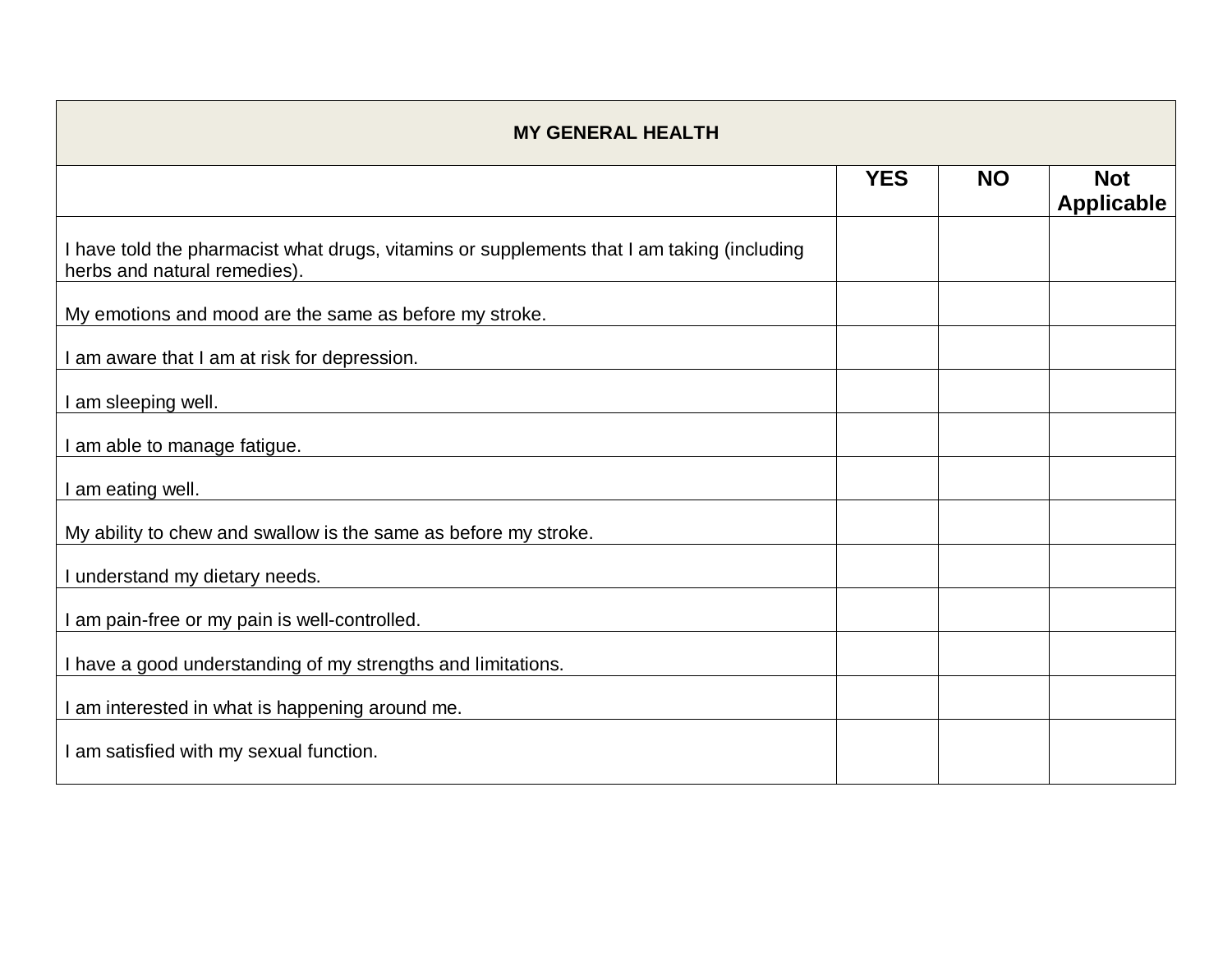| <b>MY COMMUNICATION</b>                                                                                                               |            |           |                                 |
|---------------------------------------------------------------------------------------------------------------------------------------|------------|-----------|---------------------------------|
|                                                                                                                                       | <b>YES</b> | <b>NO</b> | <b>Not</b><br><b>Applicable</b> |
| I feel able to communicate my needs and desires.                                                                                      |            |           |                                 |
| I always understand what people are saying to me.                                                                                     |            |           |                                 |
| I am satisfied with the way I communicate.                                                                                            |            |           |                                 |
| I feel comfortable communicating in groups.                                                                                           |            |           |                                 |
| I feel comfortable speaking in public places.                                                                                         |            |           |                                 |
| I am able to read and write independently.                                                                                            |            |           |                                 |
| I have aids to help me communicate (e.g., pictures, communication board).                                                             |            |           |                                 |
| <b>MY DAILY ROUTINES</b>                                                                                                              |            |           |                                 |
| I am comfortable preparing my own meals.                                                                                              |            |           |                                 |
| I am able to dress myself.                                                                                                            |            |           |                                 |
| I am able to look after all my personal needs (e.g., bathing/showering, brushing teeth,<br>washing hair, nail care (hands and feet)). |            |           |                                 |
| I am able to toilet myself (e.g., getting to the bathroom on my own, using the toilet).                                               |            |           |                                 |
| I am always continent (e.g., never have bowel or bladder accidents).                                                                  |            |           |                                 |
| I know about continence products (e.g., Depends™).                                                                                    |            |           |                                 |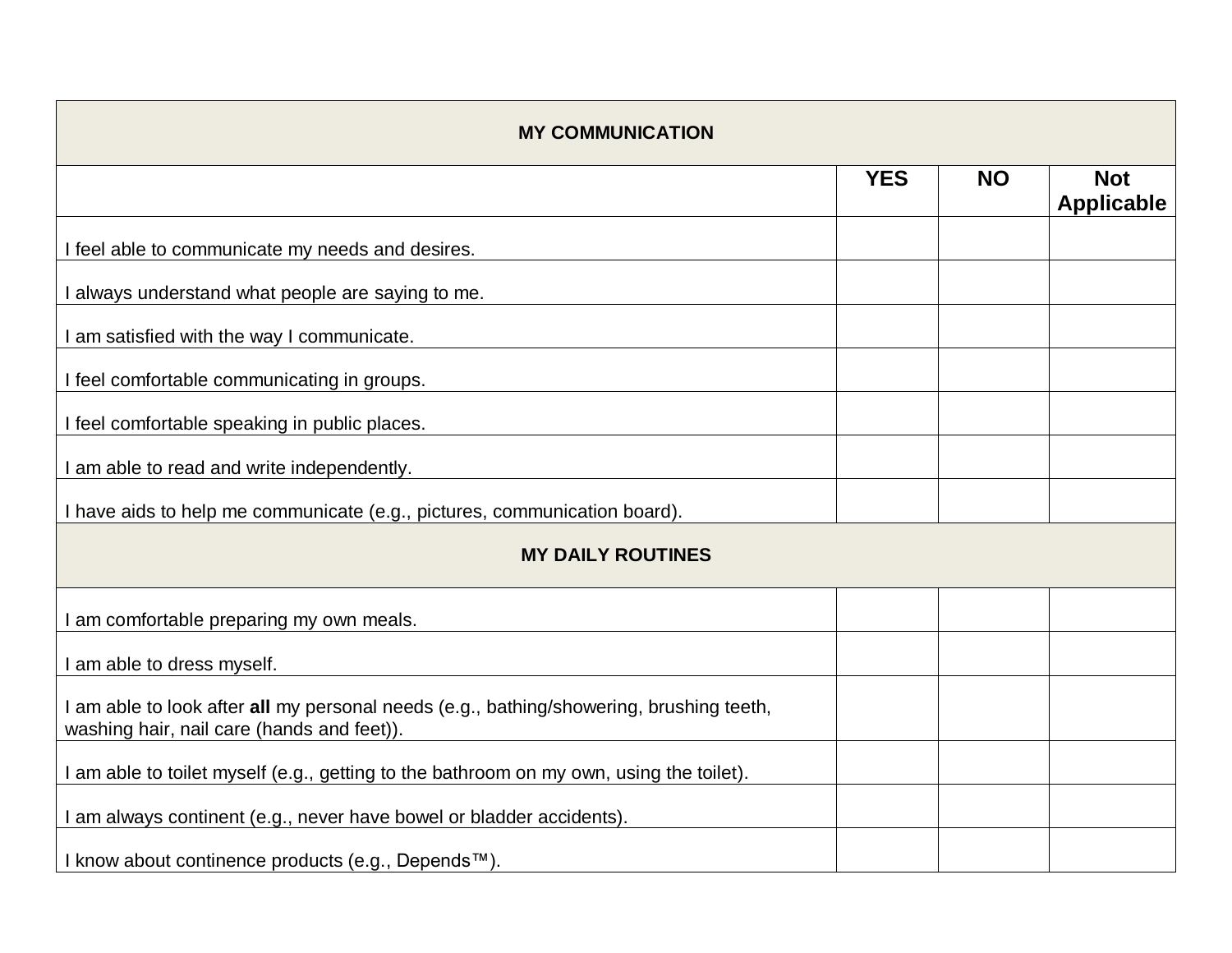| <b>MY DAILY ROUTINES</b>                                                                                                                     |            |           |                                 |
|----------------------------------------------------------------------------------------------------------------------------------------------|------------|-----------|---------------------------------|
|                                                                                                                                              | <b>YES</b> | <b>NO</b> | <b>Not</b><br><b>Applicable</b> |
| am comfortable caring for my children.                                                                                                       |            |           |                                 |
| I am comfortable caring for other family members.                                                                                            |            |           |                                 |
| I can start activities without help.                                                                                                         |            |           |                                 |
| I am able to manage all my daily tasks around my home (e.g., washing dishes, doing<br>laundry, vacuuming, dusting, yard work, snow removal). |            |           |                                 |
| <b>MY HOME ENVIRONMENT</b>                                                                                                                   |            |           |                                 |
| I feel safe at home and I am able to get around my home easily.                                                                              |            |           |                                 |
| I have and am using special equipment to move around my home (e.g., walker, raised toilet<br>seat, grab bars, night lights).                 |            |           |                                 |
| My home has been adapted to help me with my mobility (e.g., wheelchair ramps, stair rails).                                                  |            |           |                                 |
| I am always steady on my feet and do not fall.                                                                                               |            |           |                                 |
| I receive help in and around my home from people who do not get paid to help me (e.g.,<br>friends, relatives, volunteers, family).           |            |           |                                 |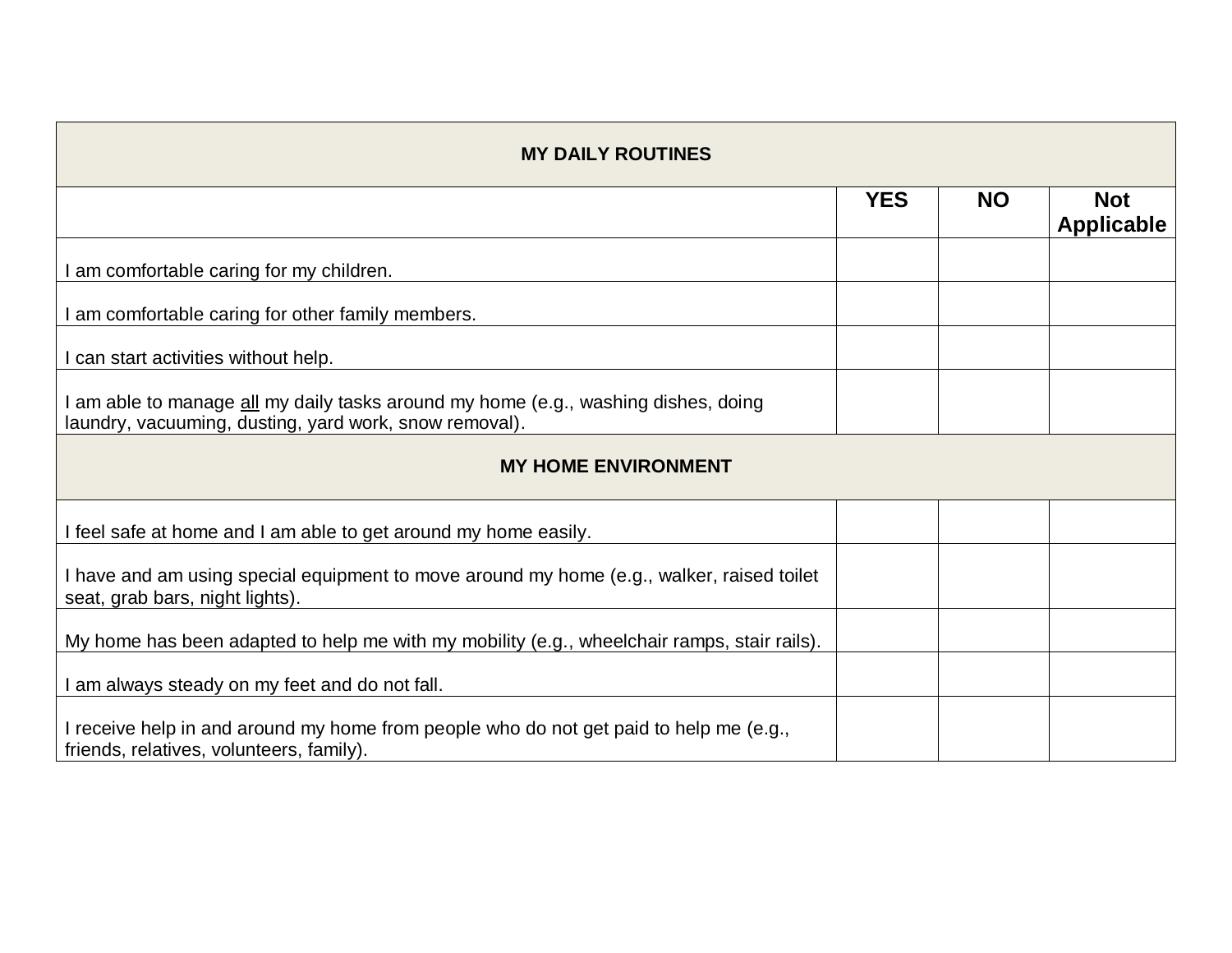| <b>MY SOCIAL NETWORK</b>                                                                          |            |           |                                 |
|---------------------------------------------------------------------------------------------------|------------|-----------|---------------------------------|
|                                                                                                   | <b>YES</b> | <b>NO</b> | <b>Not</b><br><b>Applicable</b> |
| I am comfortable rejoining the groups and activities that I was involved in prior to my stroke.   |            |           |                                 |
| I have resumed my contacts with family and friends.                                               |            |           |                                 |
| I go out of the house about as often as I did before my stroke.                                   |            |           |                                 |
| My relationships with friends and family are good.                                                |            |           |                                 |
| I am aware of and know how to access resources to help me participate in activities.              |            |           |                                 |
| I am able to do the things I want to do including fitness and leisure activities.                 |            |           |                                 |
| I have received help to learn new skills and activities.                                          |            |           |                                 |
| I have someone who gives me emotional support.                                                    |            |           |                                 |
| I have had my cultural and spiritual needs addressed.                                             |            |           |                                 |
| <b>MY FINANCES</b>                                                                                |            |           |                                 |
| I am comfortable managing my finances (e.g., banking, paying bills).                              |            |           |                                 |
| I have enough money for my needs.                                                                 |            |           |                                 |
| I am receiving disability insurance/pension.                                                      |            |           |                                 |
| I know how to get financial assistance (e.g., disability, pensions, disability tax credit, etc.). |            |           |                                 |
| I have a Power of Attorney and an advance care plan in place.                                     |            |           |                                 |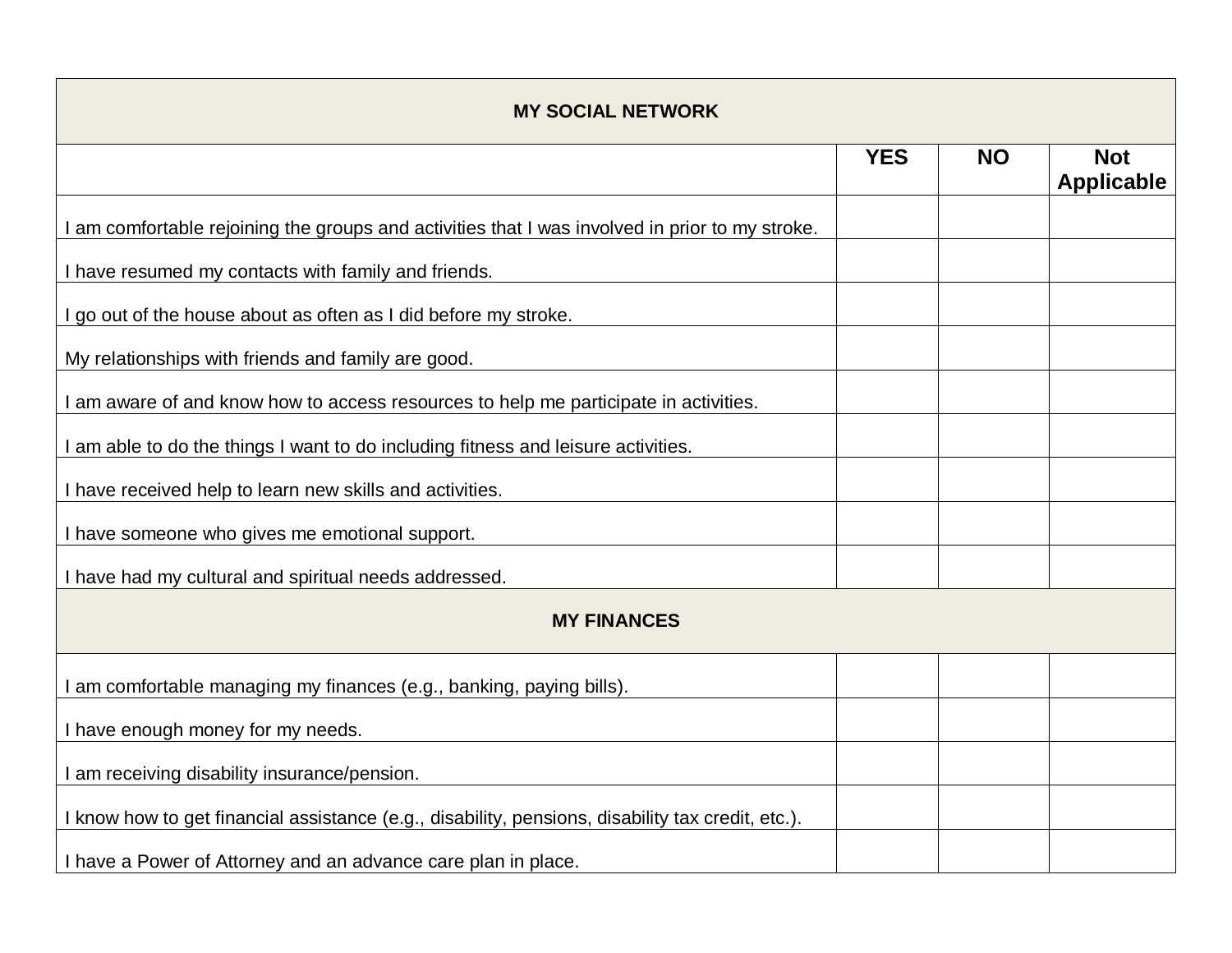| <b>MY RETURN TO WORK OR SCHOOL</b>                                                 |            |           |                                 |
|------------------------------------------------------------------------------------|------------|-----------|---------------------------------|
|                                                                                    | <b>YES</b> | <b>NO</b> | <b>Not</b><br><b>Applicable</b> |
| I have resumed my previous life roles or have adjusted to a new life role.         |            |           |                                 |
| I feel able to return to work or school.                                           |            |           |                                 |
| I have a plan to return to work or school.                                         |            |           |                                 |
| I feel able to participate in retraining for a new job or other education.         |            |           |                                 |
| I feel able to participate in volunteer activities.                                |            |           |                                 |
| I am able to concentrate well and participate in all activities at work or school. |            |           |                                 |
| I have enough energy for work or school.                                           |            |           |                                 |
| I am coping well with the return to work/school.                                   |            |           |                                 |
| <b>MY COMMUNITY MOBILITY</b>                                                       |            |           |                                 |
| I know how to access a driving assessment.                                         |            |           |                                 |
| I have returned to driving.                                                        |            |           |                                 |
| My car has been modified to meet my needs.                                         |            |           |                                 |
| I am comfortable driving in my local area/short distances.                         |            |           |                                 |
| I am comfortable driving long distances.                                           |            |           |                                 |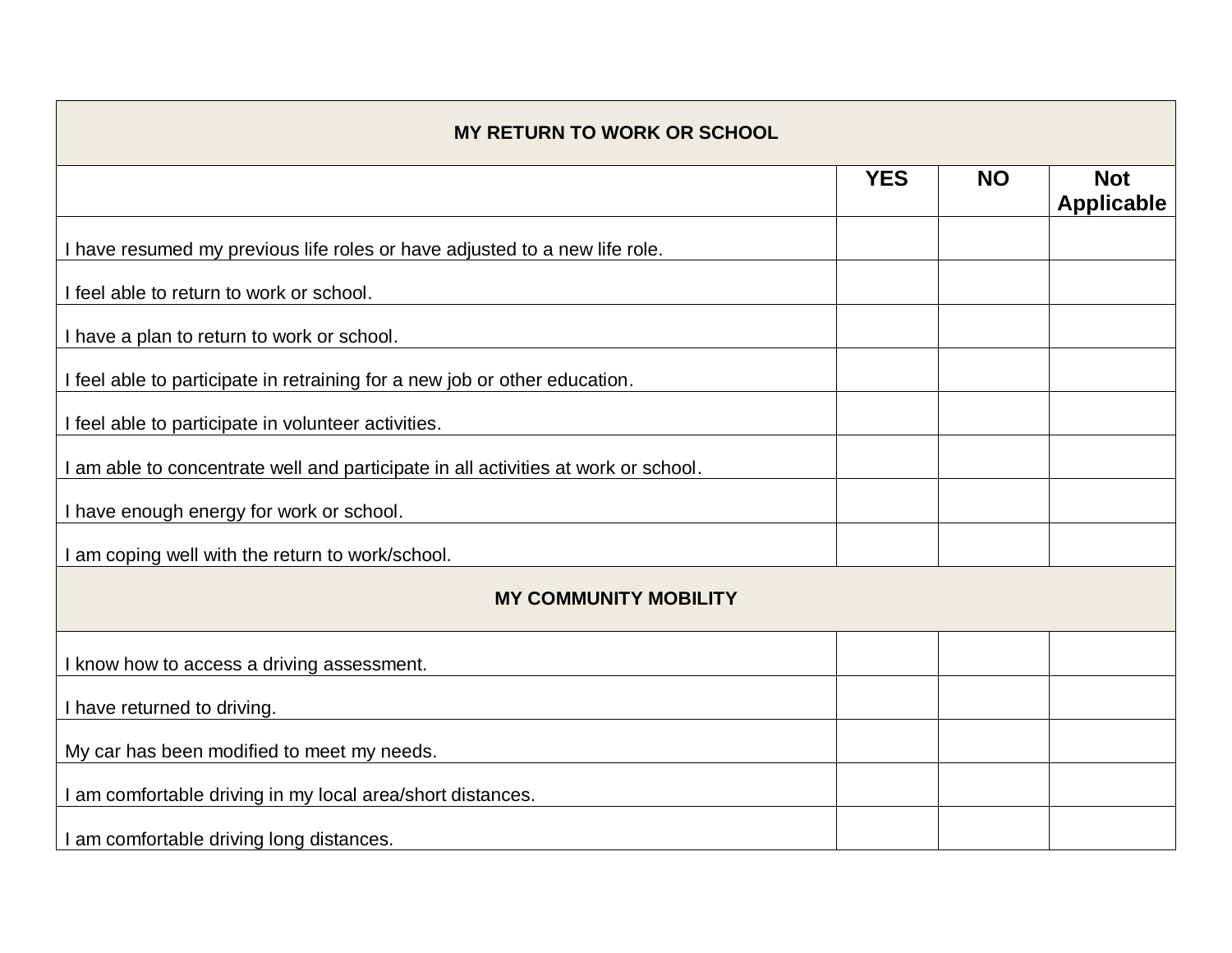| <b>MY COMMUNITY MOBILITY (continued)</b>                                                   |  |  |
|--------------------------------------------------------------------------------------------|--|--|
| I am comfortable driving at night.                                                         |  |  |
| I am comfortable using transportation services (e.g., public transit, accessible transit). |  |  |
| I am able to get to those places I need to (e.g., grocery, banking, doctors, work).        |  |  |
| I have a plan for getting around in the winter.                                            |  |  |

Should you wish to explore resources that are available to you, visit the South East Healthline at [https://www.southeasthealthline.ca](https://www.southeasthealthline.ca/) or google South East Healthline.

Scroll to the bottom of the South East Healthline home page and click on the *Stroke Resources* icon